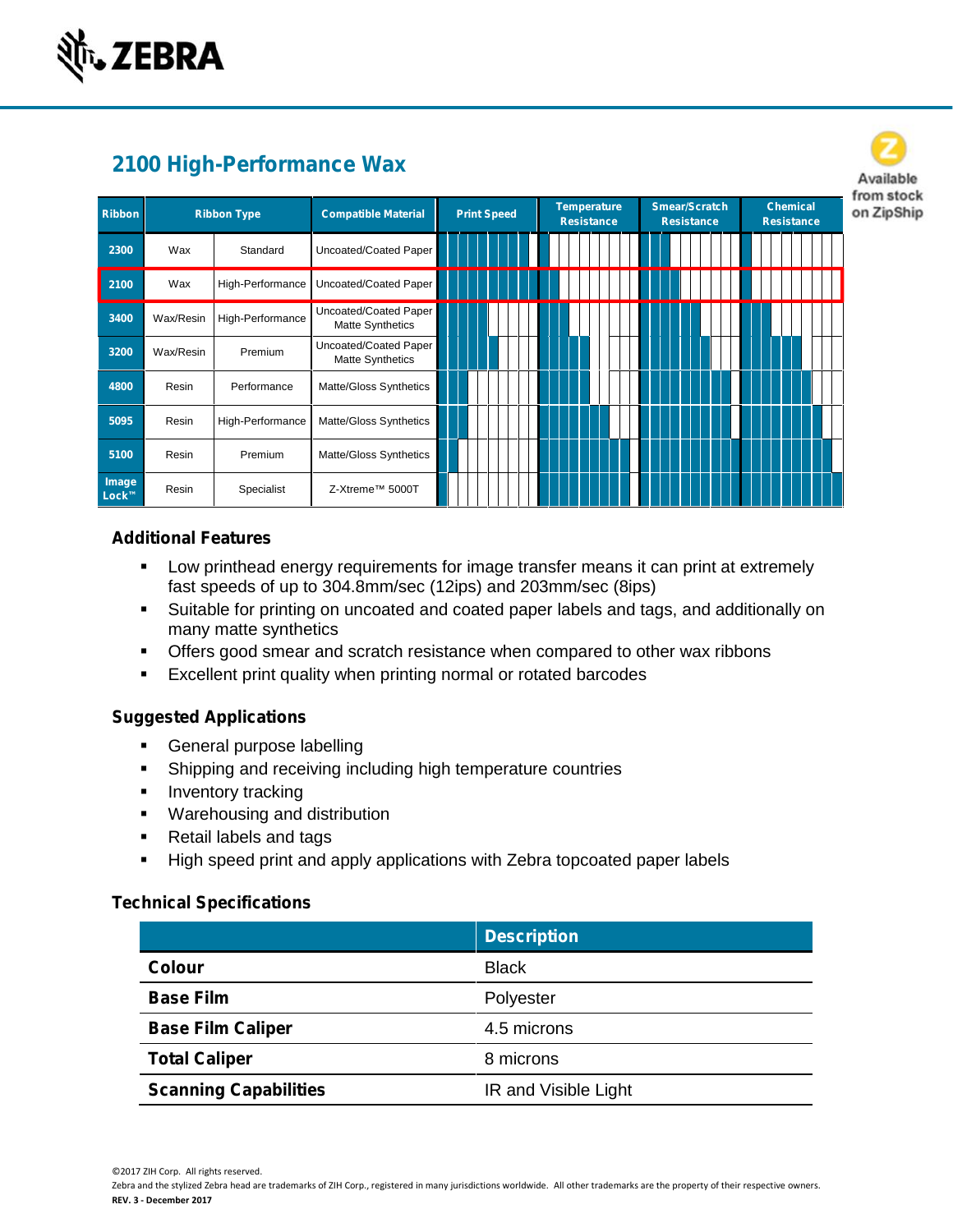

## **Ribbon Compliance**

| <b>Compliance</b>                                                                      | 2100 |
|----------------------------------------------------------------------------------------|------|
| REACH/Substances of Very High Concern (SVHC)                                           |      |
| <b>RoHS</b>                                                                            |      |
| Dodd-Frank Act (Conflict Minerals)                                                     |      |
| Toxic Substances Control Act of 1976                                                   |      |
| Carcinogenic, Mutagenic and Reprotoxic, or Substances Toxic<br>Substances 1976/769/ EC |      |
| California Proposition 65                                                              | ✓    |
| FDA 21 CFR Part 175.300 - Indirect Food Contact - Resinous<br>and Polymeric Coatings   |      |
| European Food Directive 1935/2004/EC                                                   |      |
| Foodstuffs and Consumer Goods Act and LFGB approved                                    |      |
| Halogen free                                                                           |      |
| Latex free                                                                             |      |
| Animal derivatives free                                                                |      |
| <b>BP</b> Free                                                                         |      |

| Stocked Sizes Available for the<br>following Zebra Printers: | Mid-range and high-performance thermal<br>printers, Zebra engines, other legacy Zebra<br>printers<br>(Other widths/lengths are available on<br>request subject to minimum order<br>quantities and lead times) |
|--------------------------------------------------------------|---------------------------------------------------------------------------------------------------------------------------------------------------------------------------------------------------------------|
| <b>Recommended Storage Conditions:</b>                       | 1 year duration when stored at 5°C to 35°C<br>at 20% to 80% RH                                                                                                                                                |

©2017 ZIH Corp. All rights reserved.

Zebra and the stylized Zebra head are trademarks of ZIH Corp., registered in many jurisdictions worldwide. All other trademarks are the property of their respective owners. **REV. 3 - December 2017**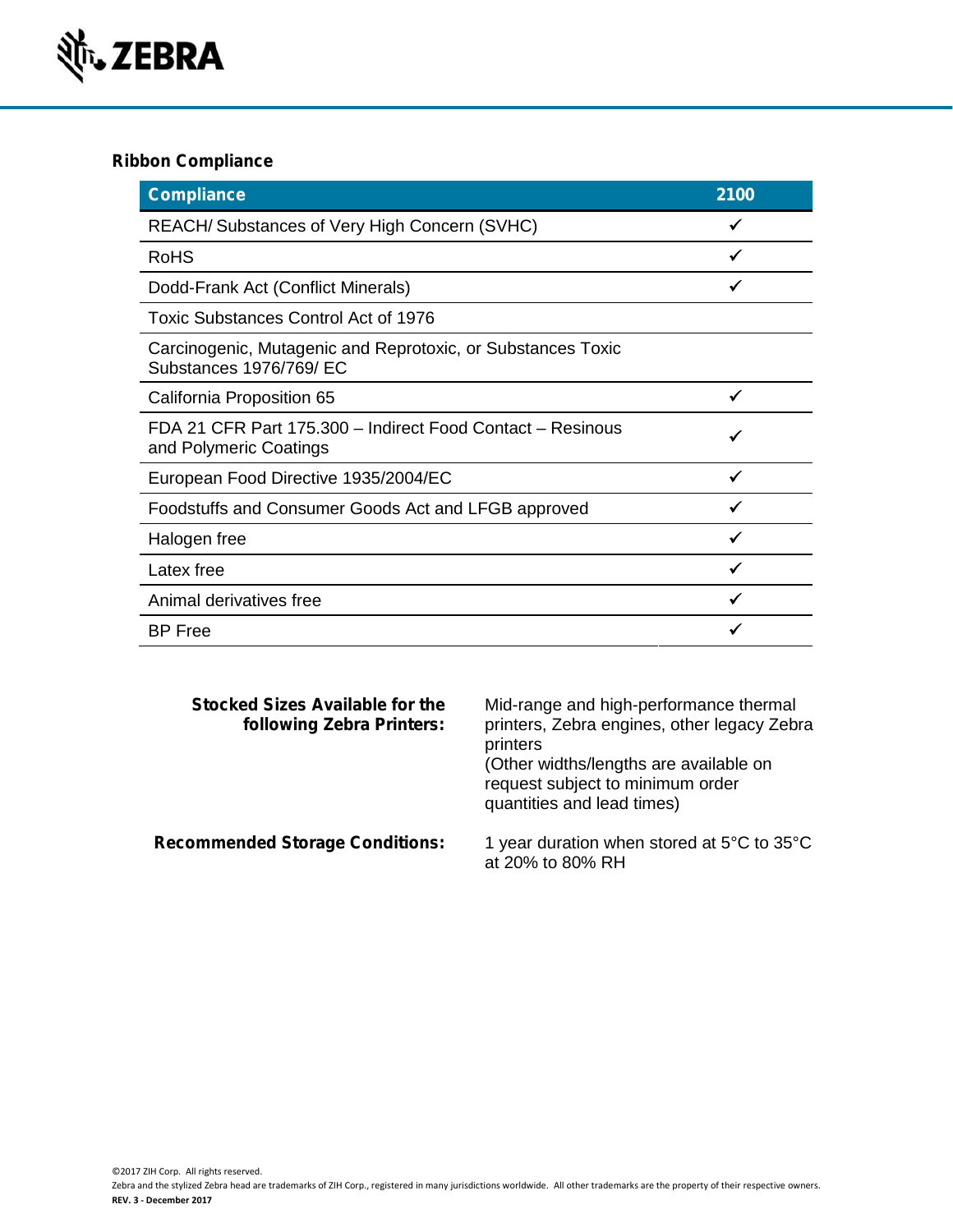

# **2100 Barcode Scannability**

The below scannability testing was performed on Z4M, 140XiIII, 90XiIII, 105SL and Stripe 600 printers.

| <b>Label Facestock</b>    | <b>Print Speed</b>   | <b>Barcode</b>              | <b>Lab Results</b>             |
|---------------------------|----------------------|-----------------------------|--------------------------------|
| Coated paper labels and   | Up to                | 10 or 12 mil normal         | <b>Typical ANSI</b>            |
| tags                      | 304.8mm/sec          | code                        | Grade A                        |
| <b>Matte Synthetics</b>   | Up to 254mm/sec      | 10 or 12 mil normal<br>code | <b>Typical ANSI</b><br>Grade A |
| Uncoated paper labels and | Up to                | 10 or 12 mil normal         | <b>Typical ANSI</b>            |
| tags                      | 152.4mm/sec          | code                        | Grade B                        |
| Coated paper labels and   | Up to                | 15 mil rotated code         | <b>Typical ANSI</b>            |
| tags                      | 203.2mm/sec          |                             | Grade B                        |
| <b>Matte Synthetics</b>   | Up to<br>152.4mm/sec | 15 mil rotated code         | <b>Typical ANSI</b><br>Grade B |

## **Performance Analysis**

All of the below tests were performed on Z-Xtreme™ 4000T White using 10 cycles (20 rubs) with the Crockmeter.

| <b>Test Solvents</b>                            | Zebra 2100 Performance |
|-------------------------------------------------|------------------------|
| Glass Cleaner w/Ammonia                         |                        |
| Formula 409                                     | ✓                      |
| Motor Oil                                       |                        |
| <b>Brake Fluid</b>                              |                        |
| <b>Gunk Degreaser</b>                           |                        |
| <b>WD-40</b>                                    |                        |
| Genesolv                                        |                        |
| Hexane                                          |                        |
| Xylene                                          |                        |
| Gasoline                                        |                        |
| Acetone                                         |                        |
| Alcohol (90% Isopropyl Alcohol)                 |                        |
| √: Scanning received a "B" ANSI grade or above. |                        |
| : Scanning received a "C" to "F" ANSI grade.    |                        |

**Blank: Barcode does not scan**